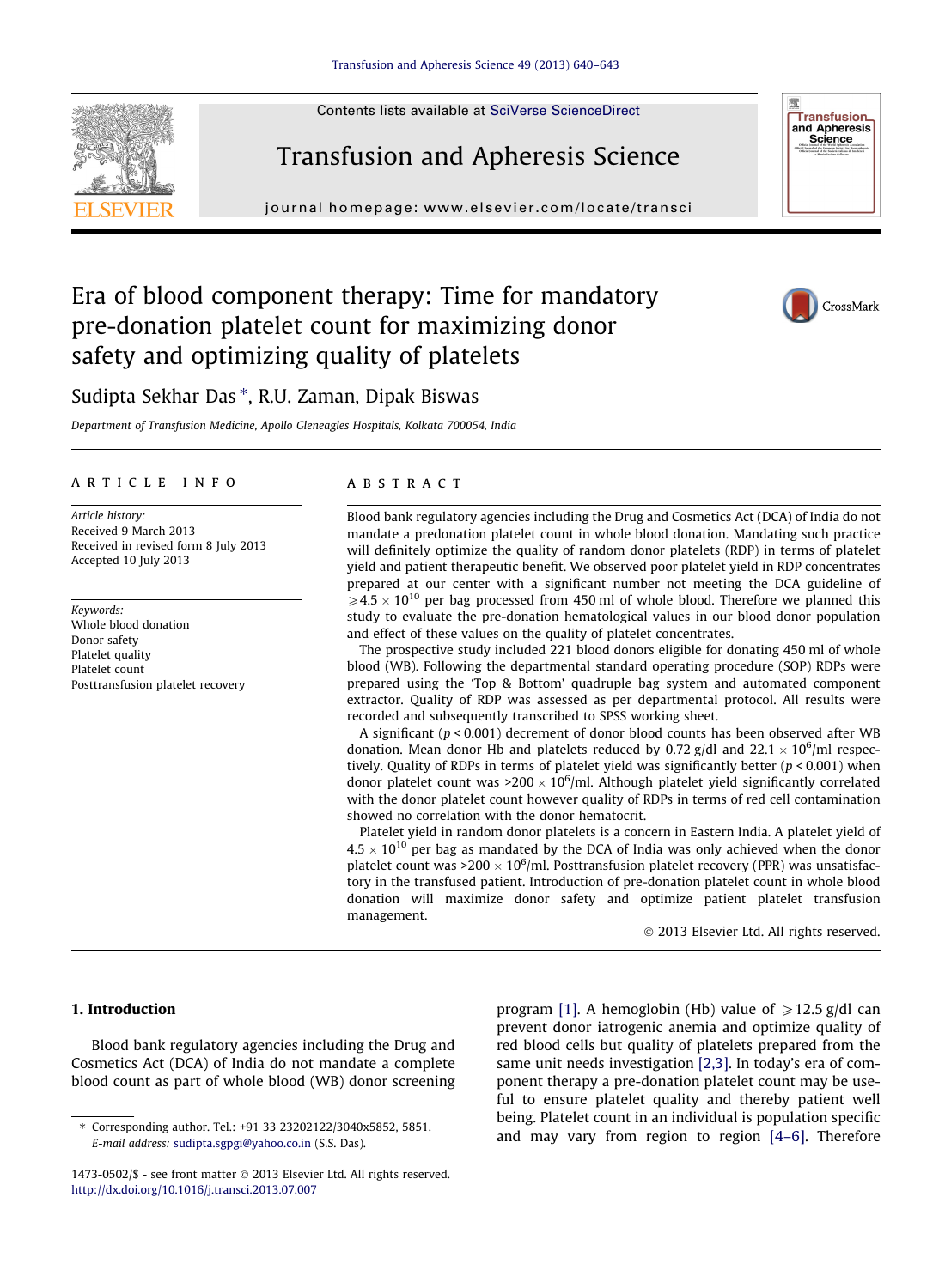donors with low platelet count may suffer iatrogenic thrombocytopenia after a blood donation. We observed poor platelet yield in the random donor platelet (RDP) concentrates prepared at our center. A significant number of RDPs could not meet the DCA recommended value of  $\geqslant$  4.5  $\times$  10<sup>10</sup> per bag processed from 450 ml of whole blood Therefore we planned this prospective study to evaluate the pre-donation hematological values in our blood donor population and effect of these values on the quality of RDPs.

#### 2. Materials and methods

The prospective study conducted between September 2011 and January 2013 included 221 randomly accepted blood donors between 19 and 51 years of age, weighing >60 kg and eligible for donating 450 ml of WB. Details of donation procedure and testing were explained to each donor and due consent taken from them before the donation. To measure pre- and post- donation hematological values, whole blood sample in EDTA vials were collected before and just after whole blood donation. To obtain the desired platelet volume and optimum platelets in the RDP units, platelets were prepared only from the 450 ml WB collections. Following the departmental standard operating procedures (SOPs), WB (450 ml) was collected in the 'Top & Bottom' quadruple bag system (Terumo Penpol, Trivandrum, India) and separated within 6 h using the T-ACE II + automated component extractor (Terumo Penpol, Trivandrum, India). Due to increasing demand most platelets are issued within 3rd or 4th day therefore quality testing of RDP concentrates was performed on the 2nd or 3rd day of preparation.

Donor pre- and post-donation hematological parameters such as Hb, hematocrit (Hct), platelet and WBC counts and blood counts (platelet, red cell and WBC) of RDP concentrates were measured using a calibrated automated cell counter (Advia, Siemens, Germany). All results were recorded in respective registers and subsequently transcribed to SPSS working sheet.

#### 2.1. Statistical analysis

Statistical analysis was done using the SPSS statistical package (version 13, Microsoft, Seattle, WA, USA). All results were calculated as mean  $\pm$  SD and a 'p' value of <0.05 was considered statistically significant. Mean values were compared using the unpaired or paired Student's t test as appropriate. Correlation coefficients were calculated using the Pearson correlation analysis.

#### 3. Results

A total of 11,207 whole blood units were collected during the study period of which 221 (1.97%) healthy donors (215 males, 6 females) with mean age  $34.7 \pm 10.9$  years and weighing  $71.4 \pm 6.8$  kg were included in the study and quality analysis program. Of the total 11,207 whole blood collected 7509 (67%) were 450 ml collections of which 7103 (94.6%) were processed into platelets. A significant ( $p < 0.001$ ) decrement of donor blood counts has been observed after WB donation. The mean reduction of donor Hb and platelets were 0.72  $g/dl$  and 22.1  $\times$  10<sup>6</sup>/ml respectively [\(Table 1\)](#page-2-0). Postdonation platelet counts of 9 donors were <100  $\times$  10<sup>6</sup>/ml and by definition suffered from iatrogenic thrombocytopenia. Quality of RDPs in terms of platelet yield was significantly better  $(p < 0.001)$  when the donor platelet count was >200  $\times$  10<sup>6</sup>/ml. A poor platelet yield was observed when the platelet count was  $\leqslant$ 150  $\times$  10<sup>6</sup>/ml ([Table 2\)](#page-2-0). Although platelet yield significantly correlated with the donor platelet count ( $r = 0.87$ , p < 0.001) however quality of RDPs in terms of red cell contamination showed no correlation with the donor hematocrit ( $r = -0.01$ ,  $p = 0.89$ ) ([Figs. 1 and 2](#page-2-0)).

#### 4. Discussion

Platelet yield in random donor platelets is a concern in Eastern India. Despite standardized process flow and operating procedures low donor platelet count influenced the quality of RDPs significantly. A platelet yield of  $\geqslant$  4.5  $\times$  10<sup>10</sup> per bag processed from 450 ml of whole blood as mandated by the DCA of India was only achieved when the donor platelet count was >200  $\times$  10<sup>6</sup>/ml. However such category of donors constituted only 16.7% in the present study. With regards to posttransfusion platelet recovery (PPR) observed in 7 new patients of non-transfused aplastic anemia the PPR was unsatisfactory. With a dose of 1 RPD unit per 10 kg of body weight the mean PPR was observed to be 17% after 20 h of transfusion. However most of these RDP units did not met the DCA criteria of  $\geqslant$  4.5  $\times$  10<sup>10</sup> per bag. Physician's worry about poor platelet increment in these 7 patients was a concern to the blood bank and so we planned to perform the present study to determine the cause of such poor transfusion outcome. The mean platelet yield was  $1.8 \times 10^{10}$  when the donor pre-platelet count was <150  $\times$  10<sup>6</sup>/ml which indicated that 10 units of RDPs or even more may be required to transfuse a single hemostatic platelet dose. Although studies on donor platelet count have been well documented in plateletpheresis program however such observation in whole blood collection is least explored [\[7–9\]](#page-3-0). In a study in Northern India, the authors observed mean platelet yield of 7.6 ± 2.97  $\times$  10<sup>10</sup>/unit and 7.3 ± 2.98  $\times$  10<sup>10</sup>/unit in platelet rich plasma–platelet concentrates (PRP–PC) and buffy coat–platelet concentrates (BC–PC) respectively which was comparable and not statistically significant [\[10\]](#page-3-0). Others reported higher platelet yield and platelet recovery with PRP–PC [\[11–13\]](#page-3-0). We prepare RDPs using the BC method and owing to the poor platelet counts in our donor population only 14.7% of our units could meet the DCA criteria of  $\geqslant 4.5 \times 10^{10}$ /unit.

We observed a significant  $(p < 0.001)$  decrement of donor blood counts after WB donation. The hemoglobin and platelets reduced by 0.72  $g/dl$  and 22.1  $\times$  10<sup>6</sup>/ml respectively but none of our donors had a hemoglobin decrement of  $>1$  g/dl. Since study on such subject is very scarce in the literature so it was difficult to comment whether such significant reduction is of concern. Das et al. observed a significant hemoglobin, platelet and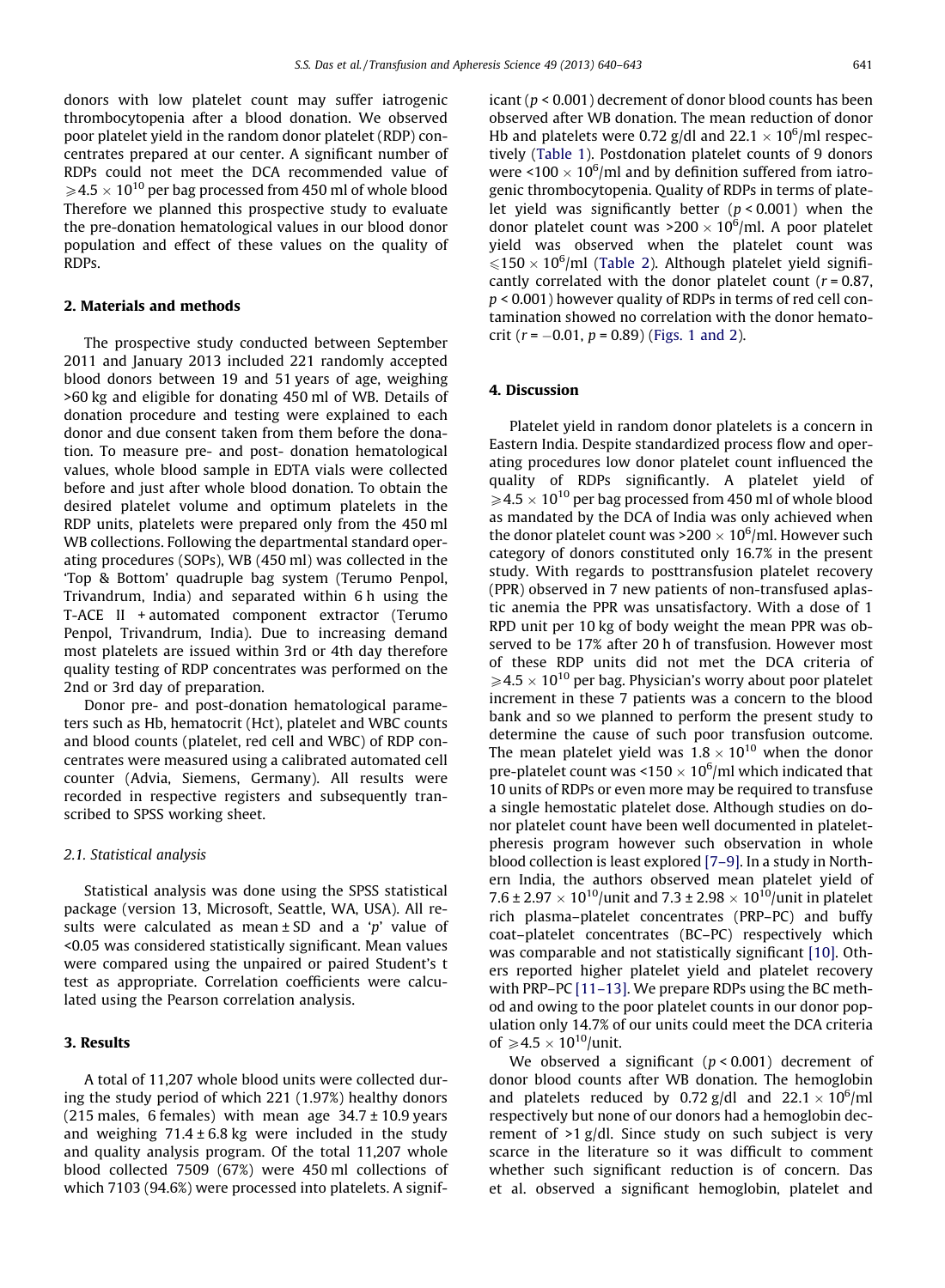#### <span id="page-2-0"></span>Table 1

Hematological values before and after whole blood donation ( $N = 221$ ).

| Parameters                          | Pre-donation     |               | Post-donation    |               | Difference       | p-Value |
|-------------------------------------|------------------|---------------|------------------|---------------|------------------|---------|
|                                     | $Mean \pm SD$    | Range         | Mean $\pm$ SD    | Range         | Mean $\pm$ SD    |         |
| $Hb$ (g/dl)                         | $14 \pm 0.92$    | $12.5 - 17.4$ | $13.2 \pm 0.93$  | $11.8 - 16.2$ | $0.72 \pm 0.36$  | < 0.001 |
| Hct(%)                              | $44.4 \pm 3.5$   | $37.5 - 59.4$ | $42.1 \pm 3.2$   | $36.3 - 53$   | $2.3 \pm 1.3$    | < 0.001 |
| PLT ( $\times$ 10 <sup>6</sup> /ml) | $162.8 \pm 33.2$ | $97 - 278$    | $140.7 \pm 31.7$ | 78-213        | $22.1 \pm 13.4$  | < 0.001 |
| WBC( $\times$ 10 <sup>3</sup> /ml)  | $7.9 \pm 2.1$    | $4.4 - 13.3$  | $6.6 \pm 1.8$    | $2.8 - 12$    | $1.3 \pm 1.8$    | < 0.001 |
| MPV $(\mu m^3)$                     | $10.7 \pm 2.6$   | $6.9 - 18.2$  | $10.8 \pm 2.5$   | $6.8 - 18.4$  | $-0.03 \pm 0.12$ | 0.24    |
| PDW $(\%)$                          | $15.4 \pm 2.9$   | $9.4 - 18.7$  | $15.2 \pm 2.7$   | $9 - 17.7$    | $0.4 \pm 1.2$    | 0.11    |

SD: standard deviation.

#### Table 2

Donor platelet count and quality of random donor platelets.

| PLT count range ( $\times$ 10 <sup>6</sup> /ml) (N = 221) | Donor blood counts                   |                                    |                                  |                              | Quality of RDP                |                                  |                                |
|-----------------------------------------------------------|--------------------------------------|------------------------------------|----------------------------------|------------------------------|-------------------------------|----------------------------------|--------------------------------|
|                                                           | PLT ( $\times$ 10 <sup>6</sup> /ml)  | $Hb$ (g/dl)                        | Hct(%)                           | Volume (ml)                  | рH                            | PLT yield $(\times 10^{10})$     | WBC $(\times 10^{9})$          |
| $100-150$ (N = 78)<br>$151 - 200(N = 106)$                | $127.8 \pm 14.6$<br>$170.7 \pm 14.4$ | $14.3 \pm 0.93$<br>$13.9 \pm 0.87$ | $44.5 \pm 3.6$<br>$44.1 \pm 3.1$ | $56 \pm 7.2$<br>$55 \pm 6.9$ | $7.02 \pm 0.4$<br>$7 \pm 0.2$ | $1.8 \pm 0.49$<br>$3.4 \pm 0.74$ | $4.3 \pm 2.1$<br>$3.6 \pm 2.9$ |
| $>200 (N = 37)$                                           | $216.1 \pm 16.2$                     | $14.1 \pm 0.99$                    | $44.4 \pm 3.7$                   | $56 \pm 7.1$                 | $7.02 \pm 0.2$                | $4.7 \pm 0.83$                   | $3.9 \pm 2.6$                  |

All values expressed as Mean ± SD.

p < 0.001 for all pairs of platelet yield.



Fig. 1. The correlation between donor platelet count and platelet yield in random donor platelets ( $N = 221$ ). A significant Pearson correlation observed  $(r = 0.87, p < 0.001)$ .

WBC decrement of 0.8 g/dl, 67.6  $\times$  10<sup>6</sup>/ml and 1.1  $\times$  10<sup>3</sup>/ ml respectively in their plateletpheresis donors [\[14\].](#page-3-0) With regards to optimization of blood component therapy, clinical benefits in patients and ultimate donor safety it may be suggested to mandate pre-donation platelet count before whole blood donation. Such practice will definitely prevent donor iatrogenic thrombocytopenia and maintain quality of platelets.

Various studies on plateletpheresis have demonstrated that the platelet yield is predominantly dependent on the

donor platelet count [\[8,9,15\].](#page-3-0) Our results with regards to RDPs are also in agreement with these observations. There was a direct correlation between the platelet yield in RDPs and the pre-donation platelet count (Fig. 1). However high donor Hb or Hct did not affect the quality of RDPs in term of red cell contamination ([Fig. 2](#page-3-0)).

We conclude that in this era of component therapy predonation platelet count of donors should be made mandatory in whole blood donation particularly in regions where donor platelet count is low. This will not only ensure